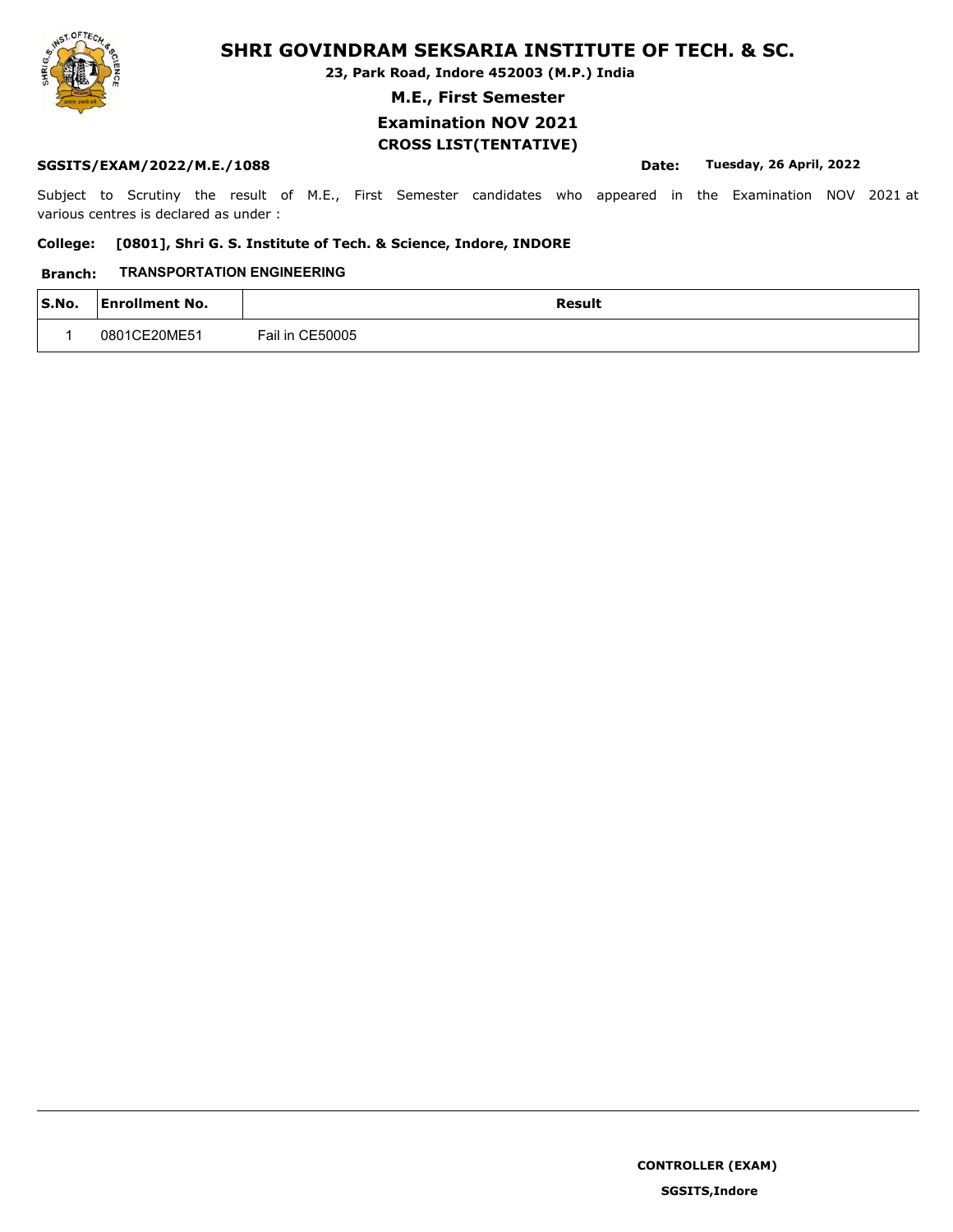**23, Park Road, Indore 452003 (M.P.) India**

**M.E., III Semester**

## **Examination NOV 2021 CROSS LIST(TENTATIVE)**

## **SGSITS/EXAM/2022/M.E./1088 Date: Tuesday, 26 April, 2022**

Subject to Scrutiny the result of M.E., III Semester candidates who appeared in the Examination NOV 2021 at various centres is declared as under :

### **College: [0801], Shri G. S. Institute of Tech. & Science, Indore, INDORE**

## **Branch: COMPUTER ENGINEERING**

| $\mathsf{S}.\mathsf{No}.$ | <b>Enrollment No.</b> | Result            |
|---------------------------|-----------------------|-------------------|
|                           | 0801CS19ME07          | Fail in P-CO71901 |

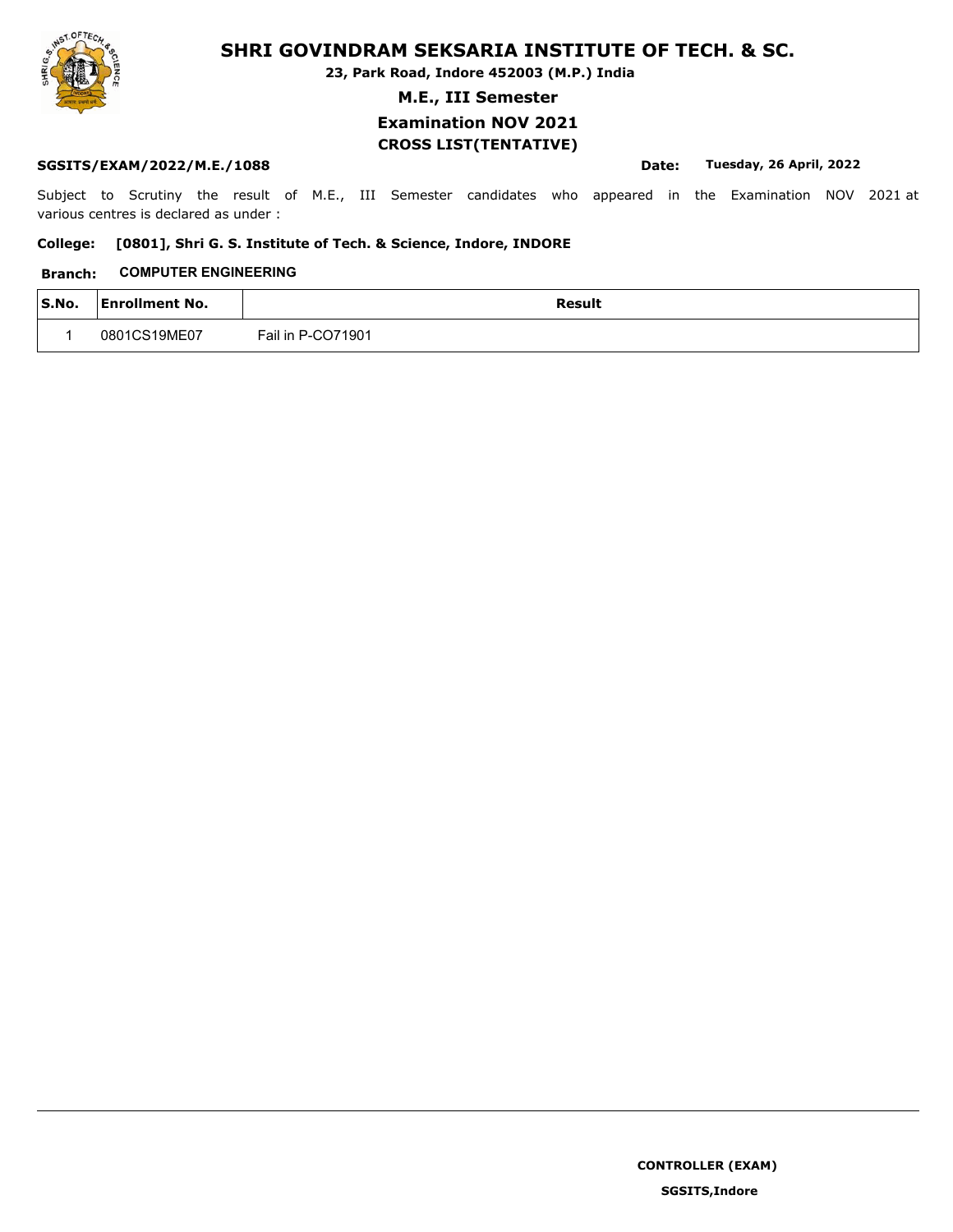**23, Park Road, Indore 452003 (M.P.) India**

**M.E., III Semester**

## **Examination NOV 2021 CROSS LIST(TENTATIVE)**

### **SGSITS/EXAM/2022/M.E./1088 Date: Tuesday, 26 April, 2022**

Subject to Scrutiny the result of M.E., III Semester candidates who appeared in the Examination NOV 2021 at various centres is declared as under :

## **College: [0801], Shri G. S. Institute of Tech. & Science, Indore, INDORE**

### **Branch: INFORMATION TECHNOLOGY**

| S.No. | <b>Enrollment No.</b> | Result                                    |
|-------|-----------------------|-------------------------------------------|
|       | 0801IT20ME01          | Detained in P-IT78931, P-IT78932, MA78902 |
|       | 0801IT20ME03          | Fail in P-IT78932                         |

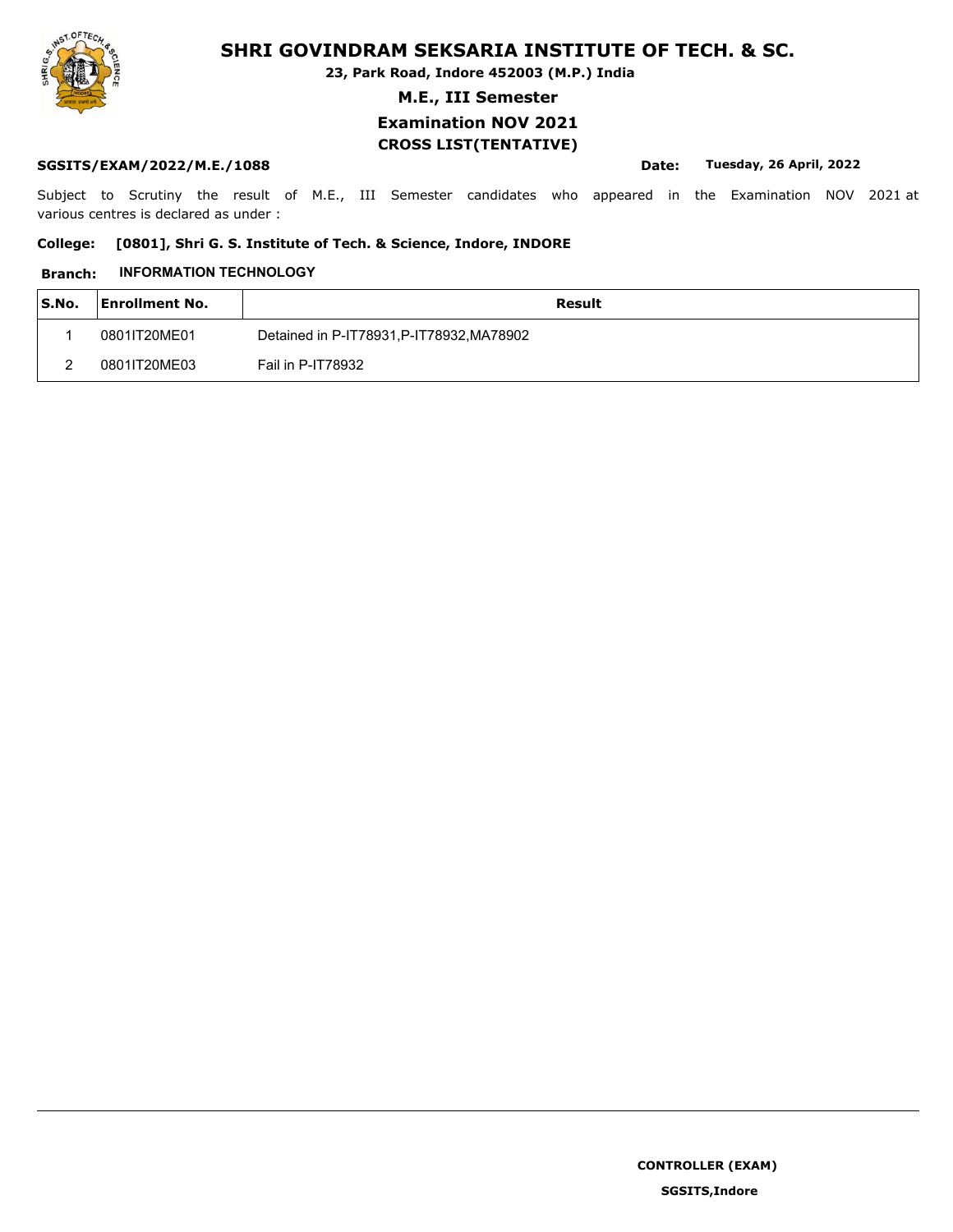**23, Park Road, Indore 452003 (M.P.) India**

**M.E., III Semester**

## **Examination NOV 2021 CROSS LIST(TENTATIVE)**

## **SGSITS/EXAM/2022/M.E./1088 Date: Tuesday, 26 April, 2022**

Subject to Scrutiny the result of M.E., III Semester candidates who appeared in the Examination NOV 2021 at various centres is declared as under :

### **College: [0801], Shri G. S. Institute of Tech. & Science, Indore, INDORE**

### **Branch: TRANSPORTATION ENGINEERING**

| S.No. | <b>Enrollment No.</b> | <b>Result</b>              |
|-------|-----------------------|----------------------------|
|       | 0801CE20ME46          | Fail in P-CE54932, MA54902 |